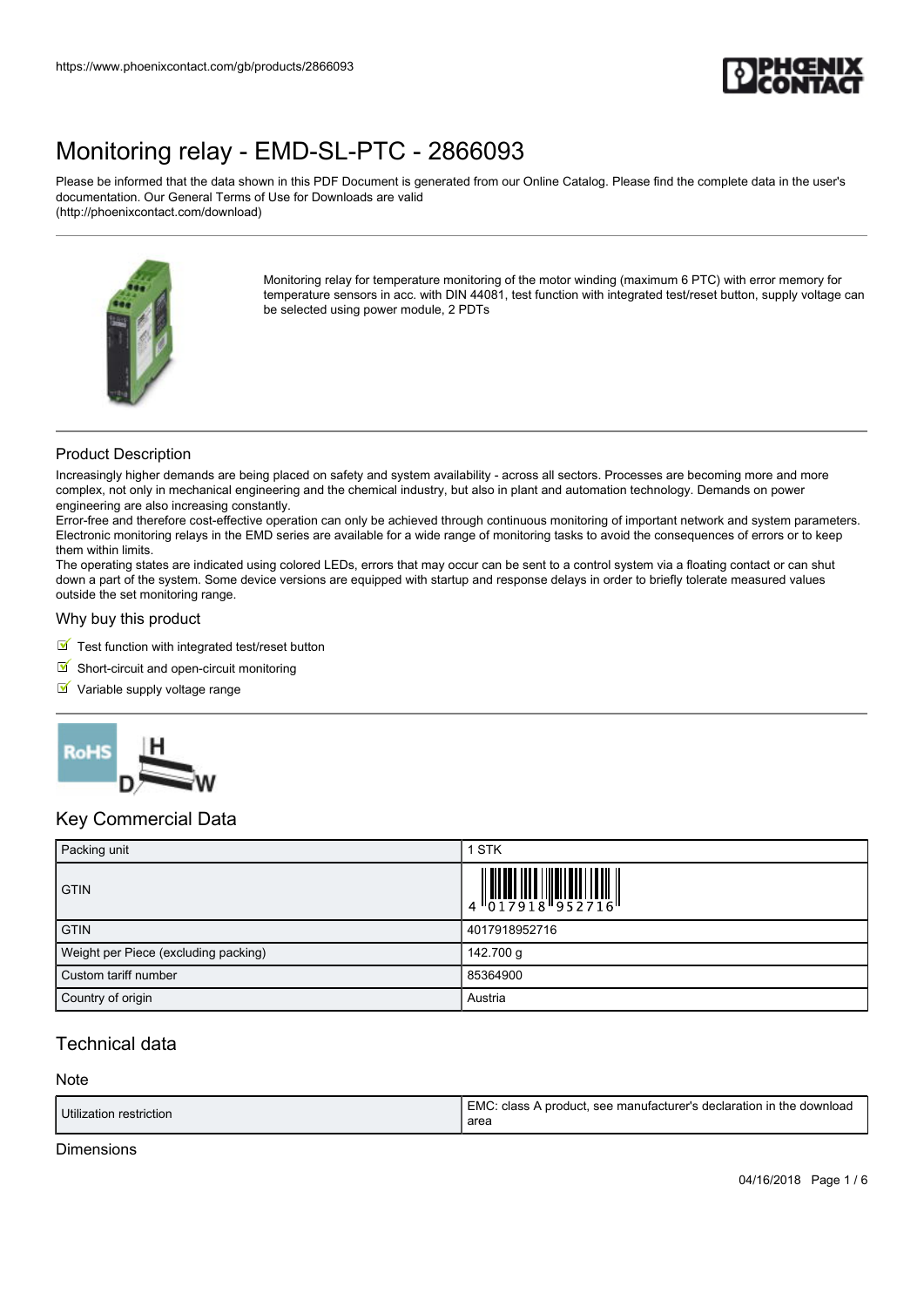

## Technical data

## Dimensions

| Width  | 22.5 mm          |
|--------|------------------|
| Height | $90 \text{ mm}$  |
| Depth  | $113 \text{ mm}$ |

### Ambient conditions

| Ambient temperature (operation)         | $-25 °C \dots 55 °C$                          |
|-----------------------------------------|-----------------------------------------------|
|                                         | $\vert$ -25 °C  40 °C (corresponds to UL 508) |
| Ambient temperature (storage/transport) | $-25 \degree C \dots 70 \degree C$            |

## Input data

| Maximum temperature coefficient | $< 0.1 %$ /K                            |
|---------------------------------|-----------------------------------------|
| Function                        | Winding temperature monitoring          |
| Basic accuracy                  | ± 10 % (of scale end value)             |
| Repeat accuracy                 | $\leq 2\%$                              |
| Total cold resistance           | $< 1.5$ kΩ                              |
| Response value                  | $\geq$ 3.6 k $\Omega$ (Relay drops out) |
| Release value                   | $\leq$ 1.8 k $\Omega$ (Relay picks up)  |
| Short-circuit detection         | $< 20 \Omega$                           |
| Voltage influence               | $\leq 1\%$                              |
| Recovery time                   | 500 ms                                  |

#### Contact side

| Contact type                          | 2 floating PDT contacts                                         |
|---------------------------------------|-----------------------------------------------------------------|
| Maximum switching voltage             | 250 V AC (in acc. with IEC 60664-1)                             |
| Interrupting rating (ohmic load) max. | 750 VA (3 A/250 V AC, module aligned, $\leq$ 5 mm spacing)      |
|                                       | 1250 VA (5 A/250 V AC, module not aligned, $\geq$ 5 mm spacing) |
| Output fuse                           | 5 A (fast-blow)                                                 |

## Power supply

| Supply voltage range | 24 V AC  230 V AC (see Power modules) |
|----------------------|---------------------------------------|
|                      | 24 V DC (see Power modules)           |

## **General**

| Mechanical service life       | Approx. $2x 10^7$ cycles                               |
|-------------------------------|--------------------------------------------------------|
| Operating mode                | 100% operating factor                                  |
| Mounting position             | any                                                    |
| Assembly instructions         | on standard DIN rail NS 35 in accordance with EN 60715 |
| Electromagnetic compatibility | Conformance with EMC Directive 2004/108/EC             |
| Overvoltage category          | III, basic insulation (as per EN 50178)                |
| Housing insulation material   | Polyamide PA, self-extinguishing                       |
| Color                         | green                                                  |
| Rated insulation voltage      | 300 V (acc. to EN 50178)                               |
| Conformance                   | CE-compliant                                           |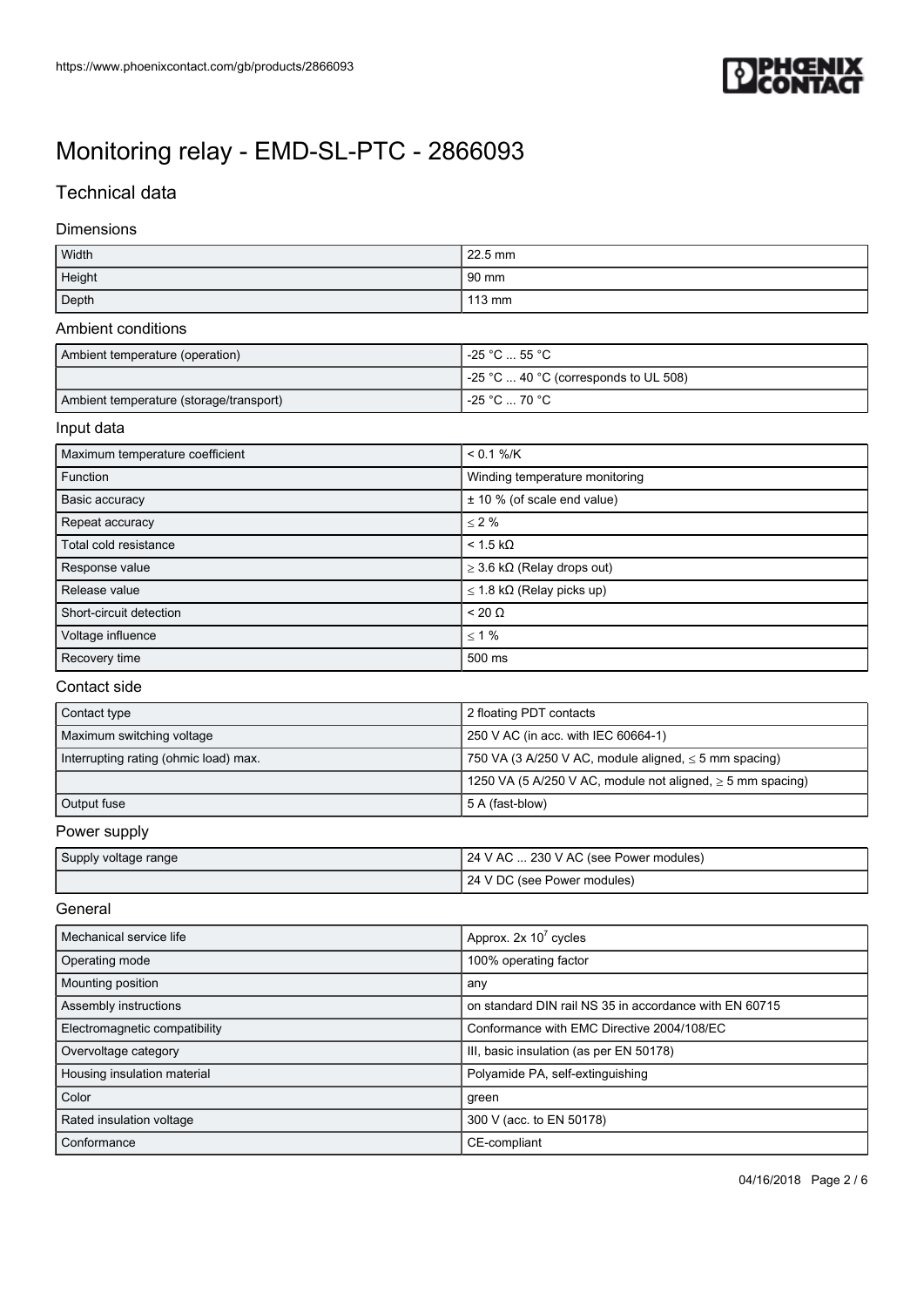

# Technical data

## General

| UL<br>Ganaua<br>. | 508<br>.'' liste⊾<br>UL<br>. |
|-------------------|------------------------------|
|                   |                              |

## Connection data

| https://www.phoenixcontact.com/gb/products/2866093                       |                                                          |
|--------------------------------------------------------------------------|----------------------------------------------------------|
|                                                                          |                                                          |
|                                                                          |                                                          |
| Monitoring relay - EMD-SL-PTC - 2866093                                  |                                                          |
| <b>Technical data</b>                                                    |                                                          |
|                                                                          |                                                          |
| General                                                                  |                                                          |
| UL, USA/Canada                                                           | UL/C-UL listed UL 508                                    |
| Connection data                                                          |                                                          |
| Conductor cross section flexible min.                                    | $0.25$ mm <sup>2</sup>                                   |
| Conductor cross section flexible max.                                    | $2.5$ mm <sup>2</sup>                                    |
| Conductor cross section solid min.<br>Conductor cross section solid max. | $0.5$ mm <sup>2</sup><br>$2.5$ mm <sup>2</sup>           |
| Conductor cross section AWG min.                                         | 20                                                       |
| Conductor cross section AWG max.                                         | 14                                                       |
| Stripping length                                                         | $8 \text{ mm}$                                           |
| Connection method                                                        | Screw connection                                         |
| <b>Standards and Regulations</b>                                         |                                                          |
| Electromagnetic compatibility                                            | Conformance with EMC Directive 2004/108/EC               |
| Noise emission                                                           | EN 61000-6-3                                             |
| Noise immunity                                                           | EN 61000-6-2<br>Conformance with LV directive 2006/95/EC |
| Low Voltage Directive<br>Conformance                                     | CE-compliant                                             |
| UL, USA/Canada                                                           | UL/C-UL listed UL 508                                    |
|                                                                          |                                                          |
| Drawings                                                                 |                                                          |
| Application drawing                                                      | Application drawing                                      |
|                                                                          |                                                          |
| L1<br>L2<br>L3<br>N                                                      | $_{L3}^{L2}$                                             |
|                                                                          |                                                          |
|                                                                          |                                                          |
| $\frac{22}{12}$ $\frac{24}{14}$ AZ<br>I'IV                               | $12$ $14$ $A2$<br>▀▝▀                                    |
|                                                                          | <b>OF A</b>                                              |
|                                                                          |                                                          |
|                                                                          | Shutdown and message in case of overload                 |
|                                                                          |                                                          |
| Monitoring of motor winding temperatures                                 | Block diagram                                            |
|                                                                          | 12 14 22 24                                              |
| $T1 \nC$                                                                 |                                                          |
| $T2 \subset$                                                             |                                                          |
| $R$ $\bigcirc$                                                           | 21<br>11                                                 |
| A1 $($                                                                   | <b>POWER</b><br>$U = 24 V DC$                            |
| A2 (                                                                     | <b>MODULE</b><br>24230 V AC                              |

### Standards and Regulations

| Electromagnetic compatibility | Conformance with EMC Directive 2004/108/EC |
|-------------------------------|--------------------------------------------|
| Noise emission                | EN 61000-6-3                               |
| Noise immunity                | EN 61000-6-2                               |
| Low Voltage Directive         | Conformance with LV directive 2006/95/EC   |
| Conformance                   | CE-compliant                               |
| UL, USA/Canada                | UL/C-UL listed UL 508                      |

# Drawings

### Application drawing





### Block diagram

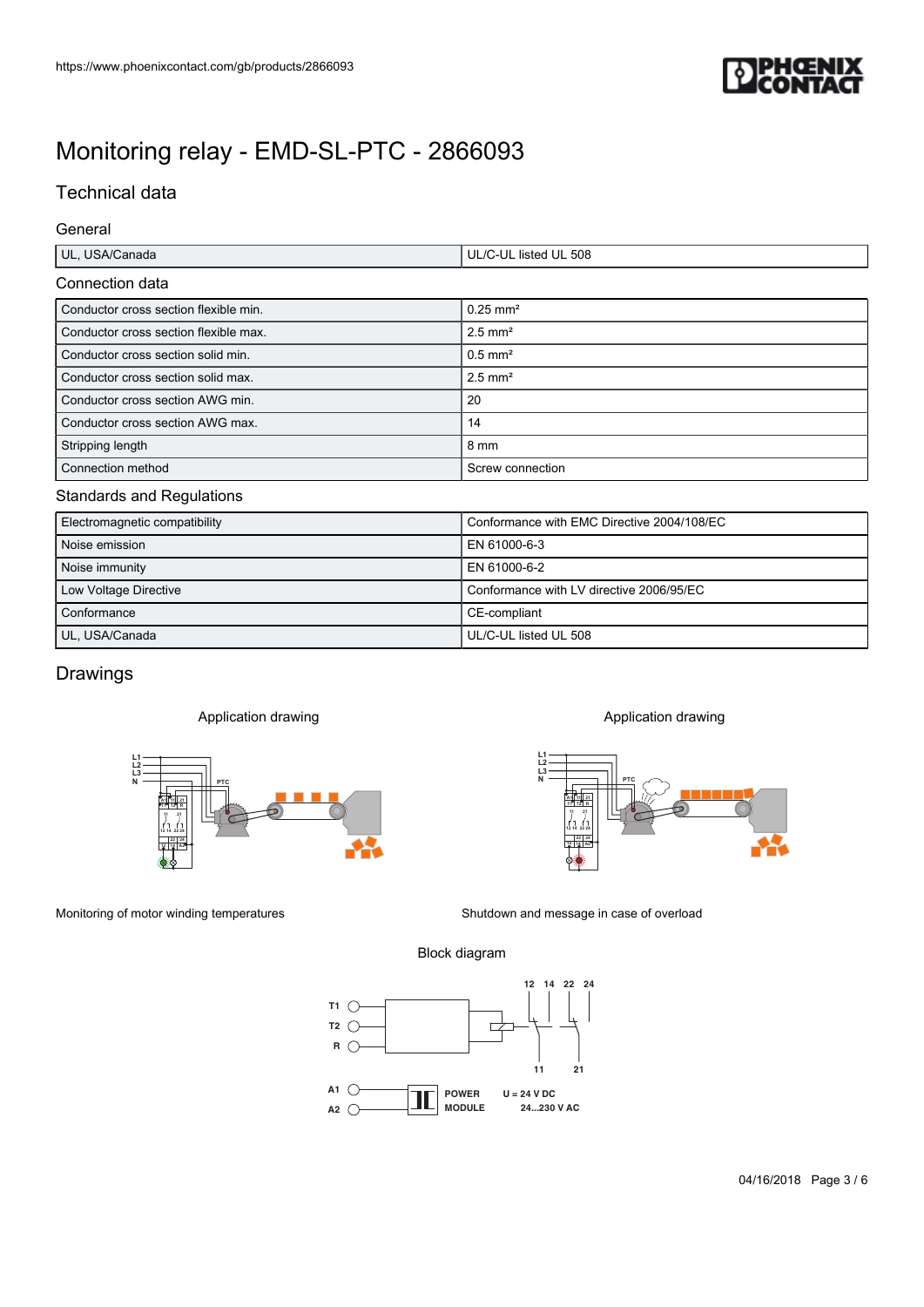

## **Classifications**

## eCl@ss

| eCl@ss 4.0 | 27210120 |
|------------|----------|
| eCl@ss 4.1 | 27210120 |
| eCl@ss 5.0 | 27210120 |
| eCl@ss 5.1 | 27210120 |
| eCl@ss 6.0 | 27210120 |
| eCl@ss 7.0 | 27210120 |
| eCl@ss 8.0 | 27371810 |
| eCl@ss 9.0 | 27210129 |

### ETIM

| <b>ETIM 2.0</b> | EC001446 |
|-----------------|----------|
| <b>ETIM 3.0</b> | EC001446 |
| <b>ETIM 4.0</b> | EC001446 |
| <b>ETIM 5.0</b> | EC001446 |
| <b>ETIM 6.0</b> | EC002919 |

## UNSPSC

| <b>UNSPSC 6.01</b>   | 30211506 |
|----------------------|----------|
| <b>UNSPSC 7.0901</b> | 39121008 |
| UNSPSC 11            | 39121008 |
| <b>UNSPSC 12.01</b>  | 39121008 |
| UNSPSC 13.2          | 41112105 |

## Approvals

## Approvals

#### Approvals

UL Listed / cUL Listed / EAC / EAC / cULus Listed

#### Ex Approvals

## Approval details



<http://database.ul.com/cgi-bin/XYV/template/LISEXT/1FRAME/index.htm> FILE E 172140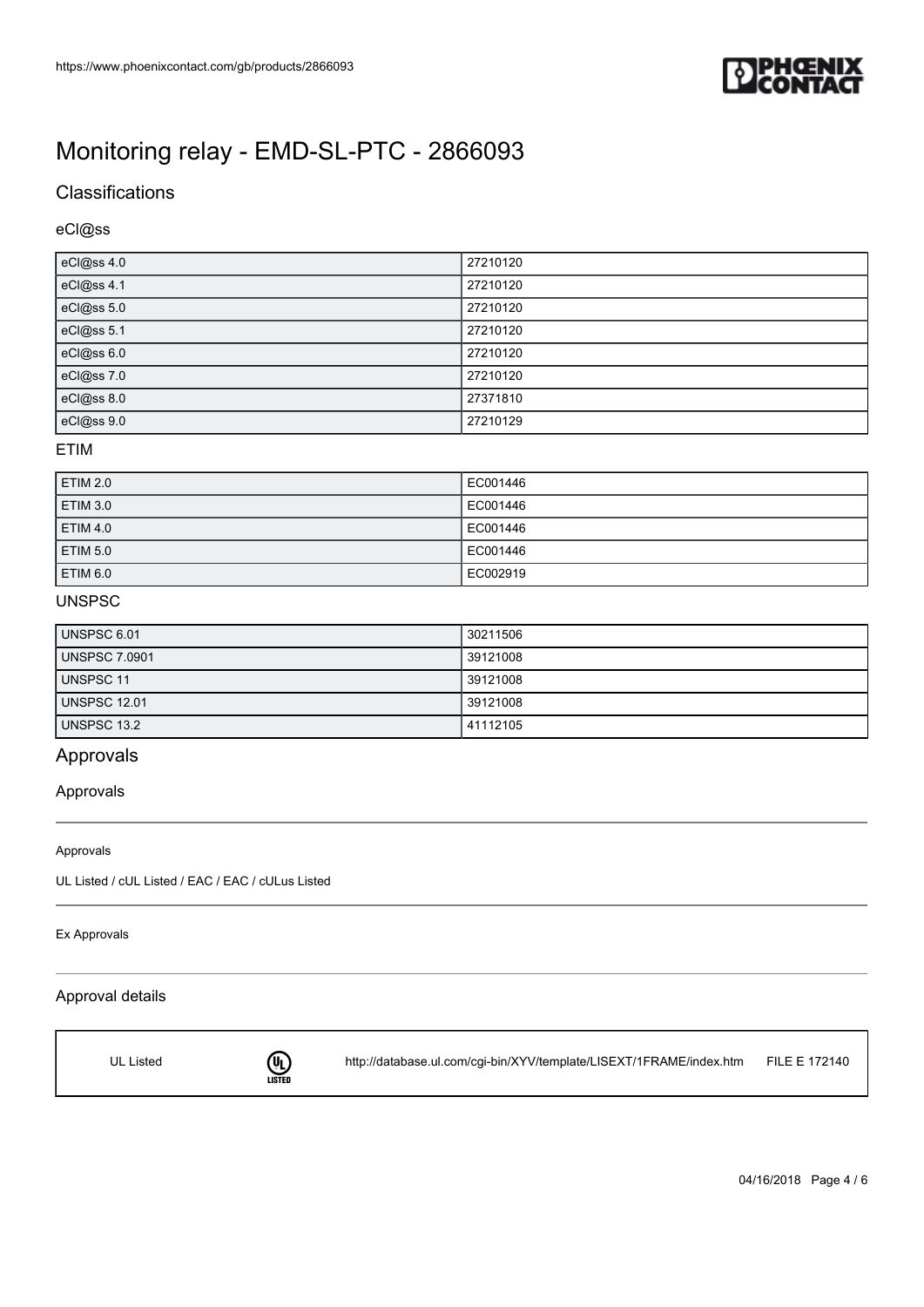

# Approvals

 $F7748$ 

 $\mathbf{r}$ 

| cUL Listed                               |                                                                   | http://database.ul.com/cgi-bin/XYV/template/LISEXT/1FRAME/index.htm     | FILE E 172140            |  |  |
|------------------------------------------|-------------------------------------------------------------------|-------------------------------------------------------------------------|--------------------------|--|--|
|                                          |                                                                   |                                                                         |                          |  |  |
| EAC                                      | EAC                                                               |                                                                         | EAC-Zulassung            |  |  |
|                                          |                                                                   |                                                                         |                          |  |  |
| EAC                                      | EAC                                                               |                                                                         | RU C-<br>DE.A*30.B.01082 |  |  |
|                                          |                                                                   |                                                                         |                          |  |  |
| cULus Listed                             | $c(U_L)$ us                                                       |                                                                         |                          |  |  |
| Accessories                              |                                                                   |                                                                         |                          |  |  |
|                                          |                                                                   |                                                                         |                          |  |  |
| Additional products                      |                                                                   |                                                                         |                          |  |  |
| Power module - EMD-SL-PS- 24DC - 2885359 |                                                                   |                                                                         |                          |  |  |
|                                          |                                                                   | Power modules, pluggable, for EMD-SL-, supply voltage: 20 V DC  30 V DC |                          |  |  |
| Power module - EMD-SL-PS-24AC - 2866103  |                                                                   |                                                                         |                          |  |  |
| 1748                                     |                                                                   | Power modules, pluggable, for EMD-SL-, supply voltage: 20.226.4 V AC    |                          |  |  |
| Power module - EMD-SL-PS-110AC - 2866116 |                                                                   |                                                                         |                          |  |  |
|                                          | Power modules, pluggable, for EMD-SL-, supply voltage: 88121 V AC |                                                                         |                          |  |  |